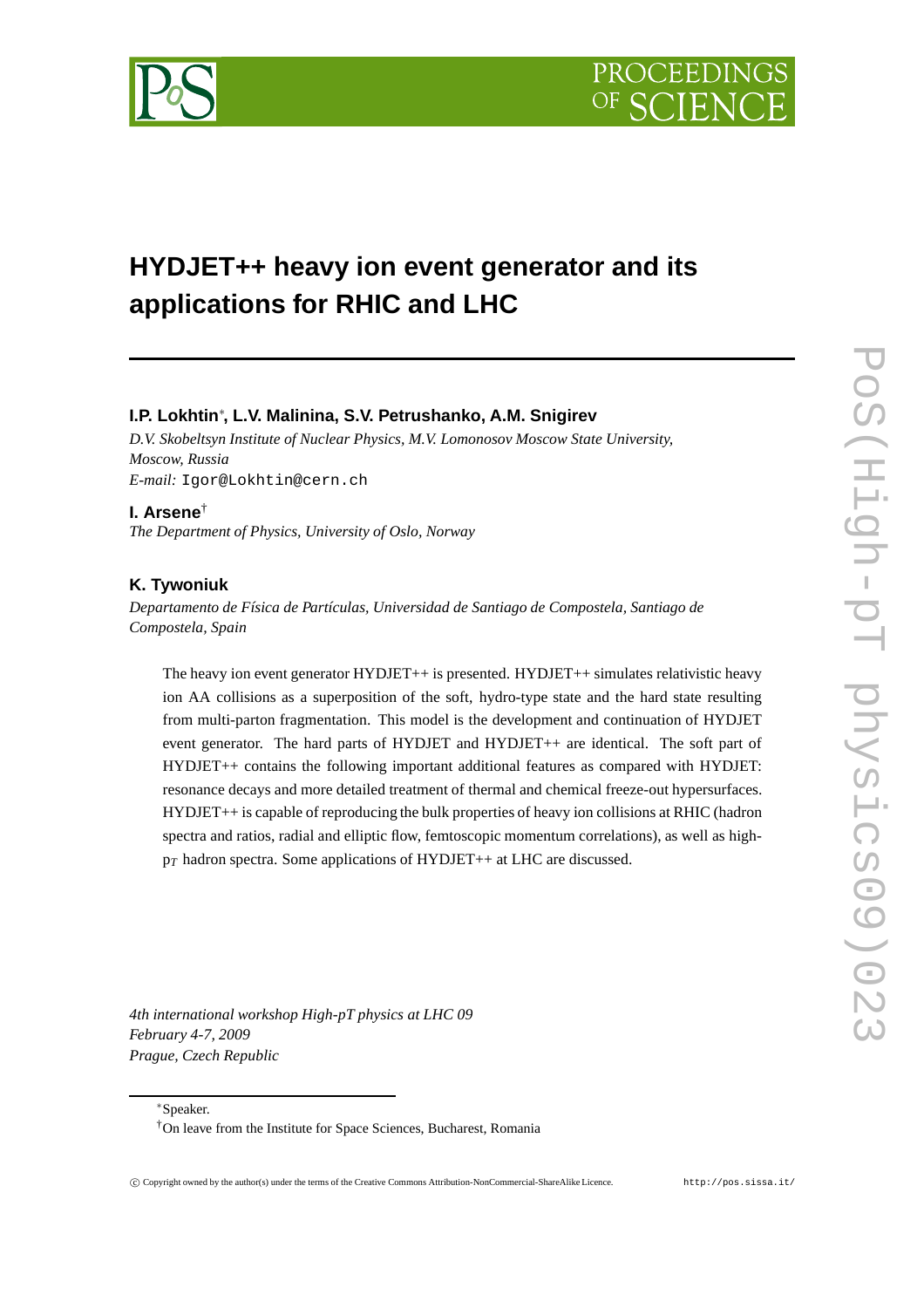# **1. Introduction**

One of the basic tasks of modern high energy physics is the study of the fundamental theory of strong interaction (Quantum Chromodynamics, QCD) in new, unexplored extreme regimes of super-high densities and temperatures through the investigation of the properties of multi-particle systems produced in high-energy nuclear collisions [1, 2]. Ongoing and future experimental heavy ion studies require the development of new Monte-Carlo (MC) event generators and improvement of existing ones. Especially for experiments at the CERN Large Hadron Collider (LHC), because of very high parton and hadron multiplicities, one needs fast (but realistic) MC tools for heavy ion event simulations [3, 4, 5, 6]. A realistic MC event generator should include a maximum possible number of observable physical effects which are important to determine the event topology: from the bulk properties of soft hadroproduction (domain of low transverse momenta  $p_T \leq 1$ GeV/*c*) such as collective flows, to hard multi-parton production in hot and dense QCD-matter, which reveals itself in the spectra of high- $p<sub>T</sub>$  particles and hadronic jets. However, in most of the available MC heavy ion event generators, the simultaneous treatment of collective flow effects for soft hadroproduction and hard multi-parton in-medium production is absent.

HYDJET++ event generator [7, 8] includes detailed treatment of soft hadroproduction as well as hard multi-parton production, and takes into account medium-induced parton rescattering and energy loss. The heavy ion event in HYDJET++ is the superposition of two independent components: the soft, hydro-type state and the hard state resulting from multi-parton fragmentation. HY-DJET++ model is the development and continuation of HYDJET event generator [9, 10, 11, 12], and it contains the important additional features for the soft component: resonance decays and more detailed treatment of thermal and chemical freeze-out hypersurfaces [13, 14]. The main program HYDJET++ is written in the object-oriented  $C_{++}$  language under the ROOT environment [15].

#### **2. Physics model and simulation procedure**

The soft and hard components in HYDJET++ are treated independently. When the generation of soft and hard components in each event at given *b* is completed, the event record (information about coordinates and momenta of primordial particles, decay products of unstable particles and stable particles) is formed as the junction of these two independent event outputs.

The details on physics model and simulation procedure of HYDJET++ can be found in the corresponding manual [7]. The main features of HYDJET++ model are listed only very briefly in this section.

### **2.1 Hard multi-jet production**

The model for the hard multi-parton part of HYDJET++ event is the same as that for HYDJET event generator, and it based on PYQUEN partonic energy loss model [9, 10, 11]. The approach to the description of multiple scattering of hard partons in the dense QCD-matter (such as quarkgluon plasma) is based on the accumulative energy loss via the gluon radiation being associated with each parton scattering in the expanding quark-gluon fluid and includes the interference effect (for the emission of gluons with a finite formation time) using the modified radiation spectrum *dE*/*dl* as a function of decreasing temperature *T*. The model takes into account radiative and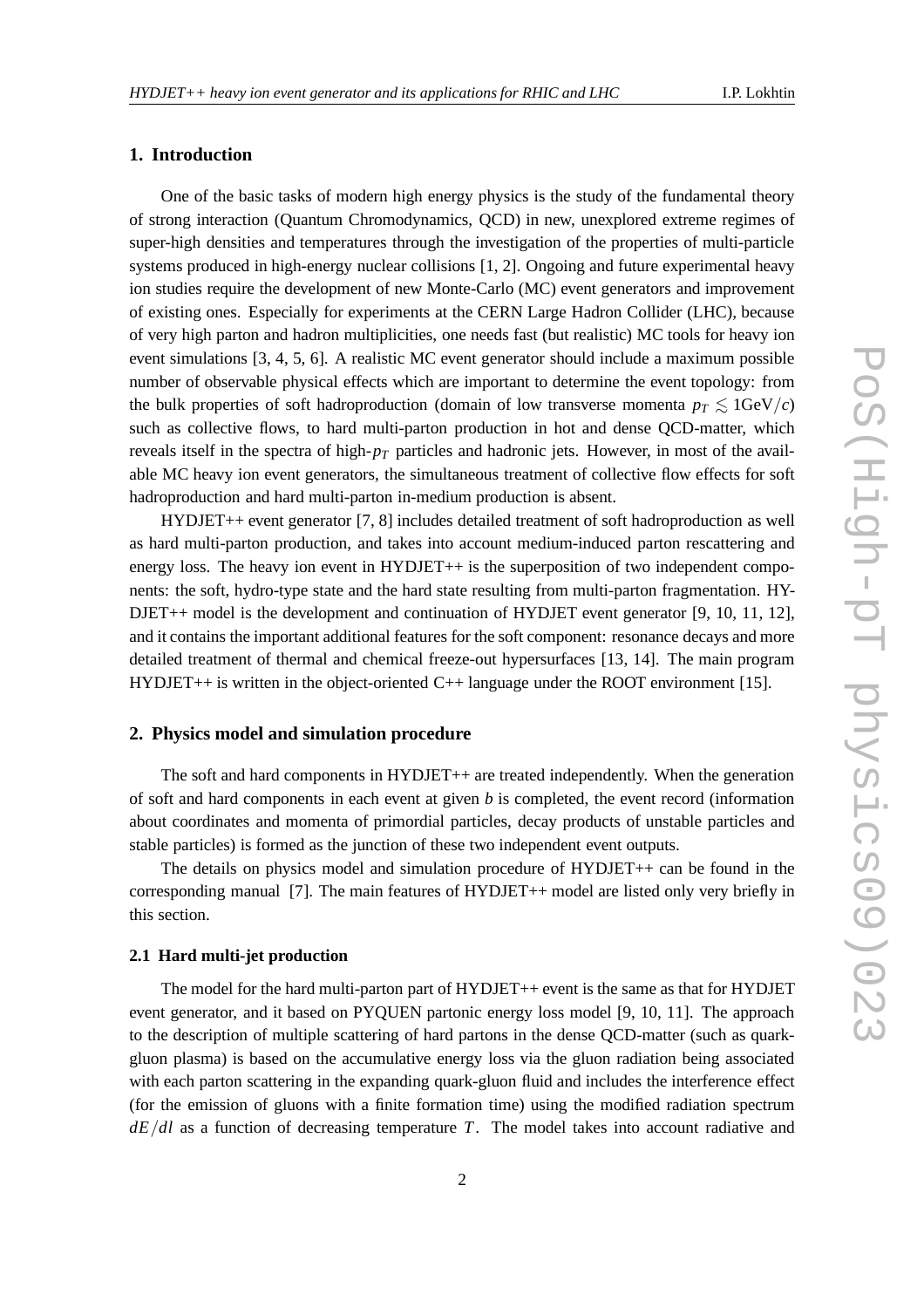collisional energy loss of hard partons in longitudinally expanding quark-gluon fluid, as well as realistic nuclear geometry.

The Fortran routine for single hard nucleon-nucleon sub-collision PYQUEN [16] was constructed as a modification of the jet event obtained with the generator of hadron-hadron interactions PYTHIA\_6.4 [17]. The event-by-event simulation procedure in PYQUEN includes *1)* generation of initial parton spectra with PYTHIA and production vertexes at given impact parameter; *2)* rescattering-by-rescattering simulation of the parton path in a dense zone and its radiative and collisional energy loss; *3)* final hadronization according to the Lund string model for hard partons and in-medium emitted gluons. Then the PYQUEN multi-jets generated according to the binomial distribution are included in the hard part of the event. The mean number of jets produced in an AA event is the product of the number of binary NN sub-collisions at a given impact parameter and the integral cross section of the hard process in *NN* collisions with the minimum transverse momentum transfer  $p_T^{\text{min}}$ . In order to take into account the effect of nuclear shadowing on parton distribution functions, the impact parameter dependent parameterization obtained in the framework of Glauber-Gribov theory [18] is used.

Note that some different approaches for MC treatment of partonic energy loss, such as codes YaJEM [19], JEWEL [20] and Q-PYTHIA [21] have been presented during this Workshop.

#### **2.2 Soft "thermal" hadron production**

The soft part of HYDJET++ event is the "thermal" hadronic state generated on the chemical and thermal freeze-out hypersurfaces obtained from the parameterization of relativistic hydrodynamics with preset freeze-out conditions (the adapted C++ code FAST MC [13, 14]). Hadron multiplicities are calculated using the effective thermal volume approximation and Poisson multiplicity distribution around its mean value, which is supposed to be proportional to the number of participating nucleons at a given impact parameter of AA collision. The fast soft hadron simulation procedure includes *1)* generation of the 4-momentum of a hadron in the rest frame of a liquid element in accordance with the equilibrium distribution function; *2)* generation of the spatial position of a liquid element and its local 4-velocity in accordance with phase space and the character of motion of the fluid; *3)* the standard von Neumann rejection/acceptance procedure to account for the difference between the true and generated probabilities; *4)* boost of the hadron 4-momentum in the center mass frame of the event; *5)* the two- and three-body decays of resonances with branching ratios taken from the SHARE particle decay table [22]. The high generation speed in HYDJET++ is achieved due to almost 100% generation efficiency of the "soft" part because of the nearly uniform residual invariant weights which appear in the freeze-out momentum and coordinate simulation.

Let us indicate some physical restrictions of the model. HYDJET++ is only applicable for symmetric AA collisions of heavy (A  $\geq$  40) ions at high energies ( $\sqrt{s}$  ≥ 10 GeV). Since the hydrotype approximation for heavy ion collisions is considered to be valid for central and semi-central collisions, the results obtained for very peripheral collisions (with impact parameter of the order of two nucleus radii, *b* ∼ 2*RA*) may be not adequate. Nor do we expect a correct event description in the region of very forward rapidities, where the other mechanisms of particle production, apart from hydro-flow and jets, may be important.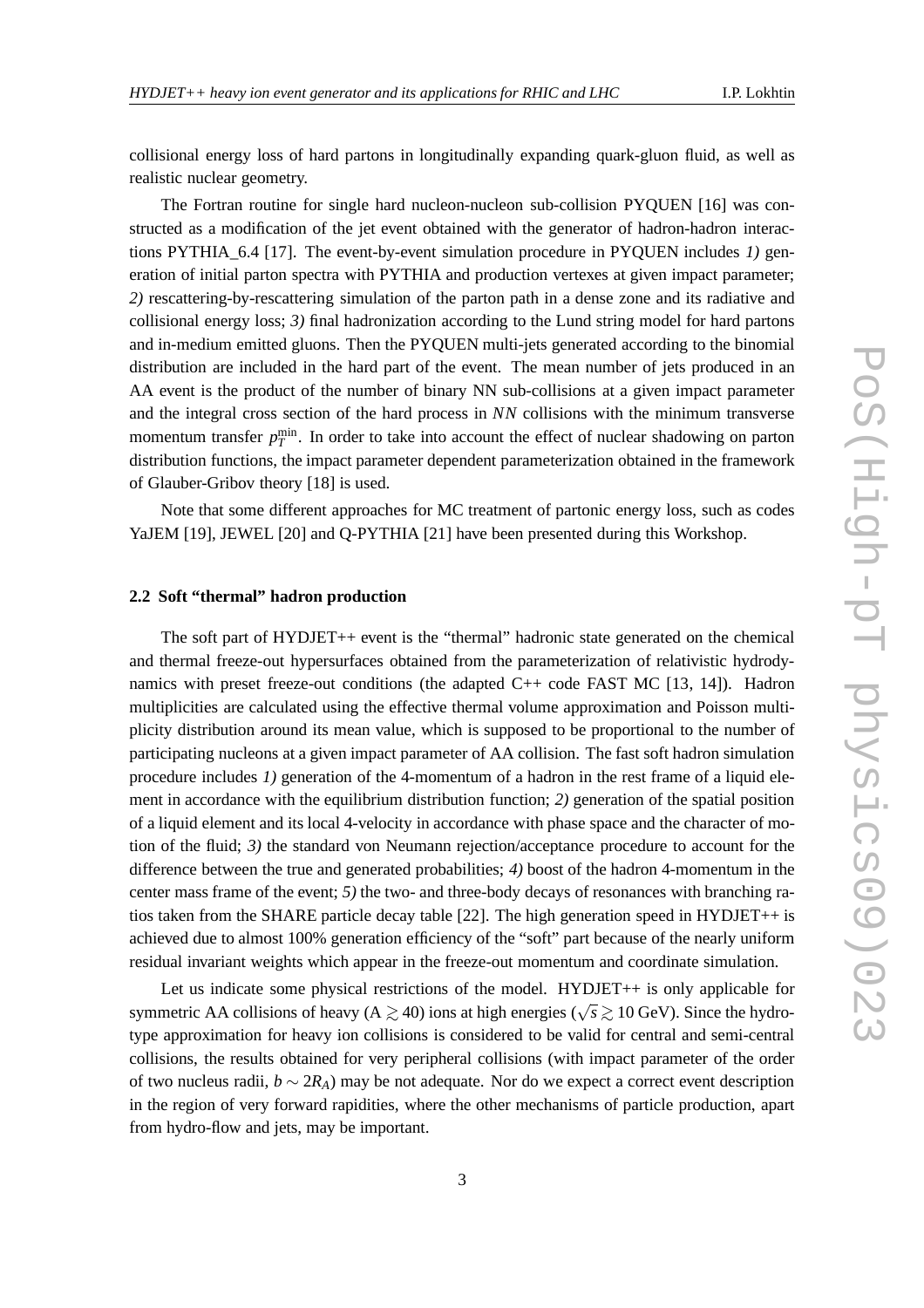

**Figure 1:** The block structure of HYDJET++.

# **3. HYDJET++ software structure**

The basic frameworks of  $HYDJET++$  are preset by the object-oriented  $C++$  language and the ROOT environment [15]. There is also the Fortran-written part [12] which is included in the generator structure as a separate directory. The block structure of HYDJET++ is shown in Figure 1. The main program elements are particle data files, input and output files, C++ and Fortran routines.

The information regarding the particle species included in the HYDJET++ event is stored in the files particles.data and tabledecay.txt. The particles.data file contains the definition (PDG code) and physical properties (mass, decay width, spin, isospin, valence quark composition) of 360 stable hadrons and resonances. The tabledecay.txt file contains decay channels and branching ratios. The structure of these files is the same as that in SHARE particle data table [22] and in event generator THERMINATOR [23].

Run of HYDJET++ is controlled by the file RunInputHydjet for different type of input parameters. The input file contains 7 input parameters (number of events to generate, beam c.m.s. energy per nucleon pair in GeV, atomic weight of nuclei and parameters to specify the type of centrality selection) and 18 free model parameters, which can be varied by the user from their default values (chemical potentials, chemical and thermal freeze-out temperatures, space-time scales of soft hadron emission, maximal longitudinal and transverse flow rapidities, momentum and coordinate azimuthal anisotropy parameters, PYQUEN energy loss model parameters). A number of important PYTHIA parameters also may be changed/specified in RunInputHydjet file. There are also 10 flags to specify different physical model scenarios for soft and/or hard components. In particular,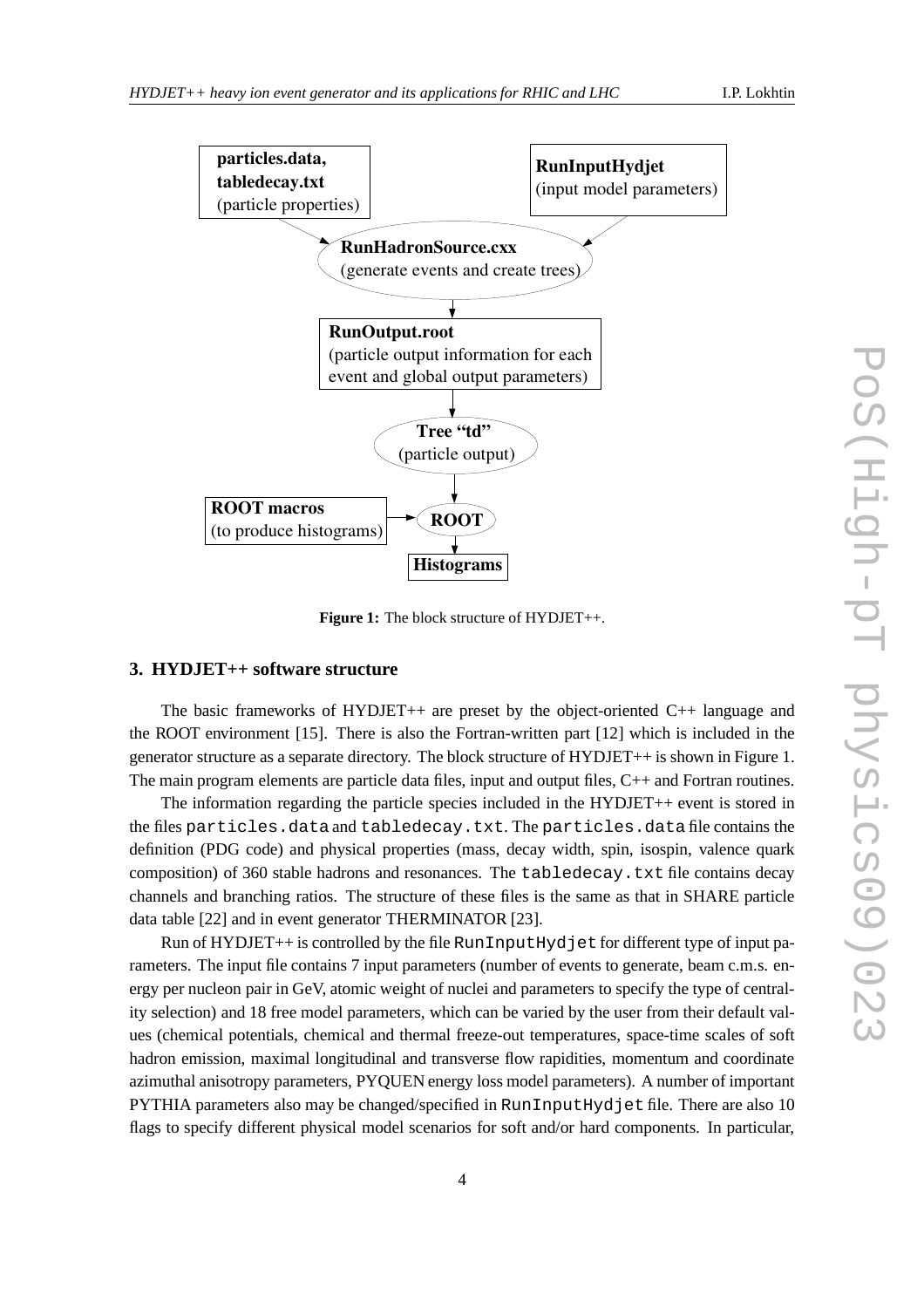the activation of some flags allows one to calculate a few model parameters, and so to reduce the number of independent free parameters (down to 12 at the minimum). Two additional files with the optimized parameters for Au+Au collisions at  $\sqrt{s} = 200A$  GeV (RunInputHydjetRHIC200) and for Pb+Pb collisions at  $\sqrt{s}$  = 5500A GeV (RunInputHydjetLHC5500) are available in the distribution package. The default parameters for RunInputHydjetRHIC200 were obtained by fitting RHIC data to various physical observables. The default parameters for

RunInputHydjetLHC5500 represent our rough extrapolation from RHIC to LHC energy.

The program output is directed to the ROOT file RunOutput.root. The output file contains a tree named td, which keeps the entire event record including primary particles and decay products with their coordinates and momenta information. Each decay product contains the unique index of its parent particle so that the entire event history may be obtained. Beside particle information, the output file contains also a number of global output parameters for each event (generated value of impact parameter, total inelastic and hard scattering cross sections, hadron event multiplicities of hard and soft components, numbers of binary NN sub-collisions and nucleons-participants).

HYDJET++ includes 17 C++ source files (4 main modules and 13 service modules placed in the main directory) and 3 Fortran files (placed in the separate directory). The size of the distribution package is 3.5 MBytes directory and 800 kBytes compressed archive (without ROOT libraries). The generation of 100 central (0–5%) Au+Au events at  $\sqrt{s}$  = 200A GeV (Pb+Pb events at  $\sqrt{s}$  = 5500*A* GeV) with default input parameters takes about 7 (85) minutes on a PC 64 bit Intel Core Duo CPU @ 3 GHz with 8 GB of RAM memory under Red Hat Enterprise. Then the output file created by the code in ROOT tree format will require 40 (190) MBytes of the disk space.

## **4. Validation of HYDJET++ with experimental RHIC data**

It was demonstrated in [13, 14] that FAST MC model can describe well the bulk properties of hadronic state created in Au+Au collisions at RHIC at  $\sqrt{s} = 200A$  GeV (such as particle number ratios, low-p<sub>*T*</sub> spectra, elliptic flow coefficients  $v_2(p_T, b)$ , femtoscopic correlations in central collisions), while HYDJET model is capable of reproducing the main features of jet quenching pattern at RHIC (high- $p_T$  hadron spectra and the suppression of azimuthal back-to-back correlations) [9]. Since soft and hard hadronic states in HYDJET++ are simulated independently, a good description of hadroproduction at RHIC in a wide kinematic range can be achieved, moreover a number of improvements in FAST MC and HYDJET have been done as compared to earlier versions. A number of input parameters of the model can be fixed from fitting the RHIC data to various physical observables.

1. **Ratio of hadron abundances.** It is well known that the particle abundances in heavy ion collisions in a wide energy range can be reasonable well described within statistical models based on the assumption that the produced hadronic matter reaches thermal and chemical equilibrium. The thermodynamical potentials  $\widetilde{\mu}_B = 0.0285$  GeV,  $\widetilde{\mu}_S = 0.007$  GeV,  $\widetilde{\mu}_O =$  $-0.001$ , the strangeness suppression factor  $\gamma_s = 1$ , and the chemical freeze-out temperature  $T<sup>ch</sup> = 0.165$  GeV have been fixed in [13] from fitting the RHIC data to various particle ratios near mid-rapidity in central Au+Au collisions at  $\sqrt{s} = 200A$  GeV  $(\pi^{-}/\pi^{+}, \bar{p}/\pi^{-}, K^{-}/K^{+},$ *K*<sup>-</sup>/ $\pi$ <sup>-</sup>,  $\bar{p}/p$ ,  $\bar{\Lambda}/\Lambda$ ,  $\bar{\Lambda}/\Lambda$ ,  $\bar{\Xi}/\Xi$ ,  $\phi/K$ <sup>-</sup>,  $\Lambda/p$ ,  $\Xi^-/\pi^-$ ).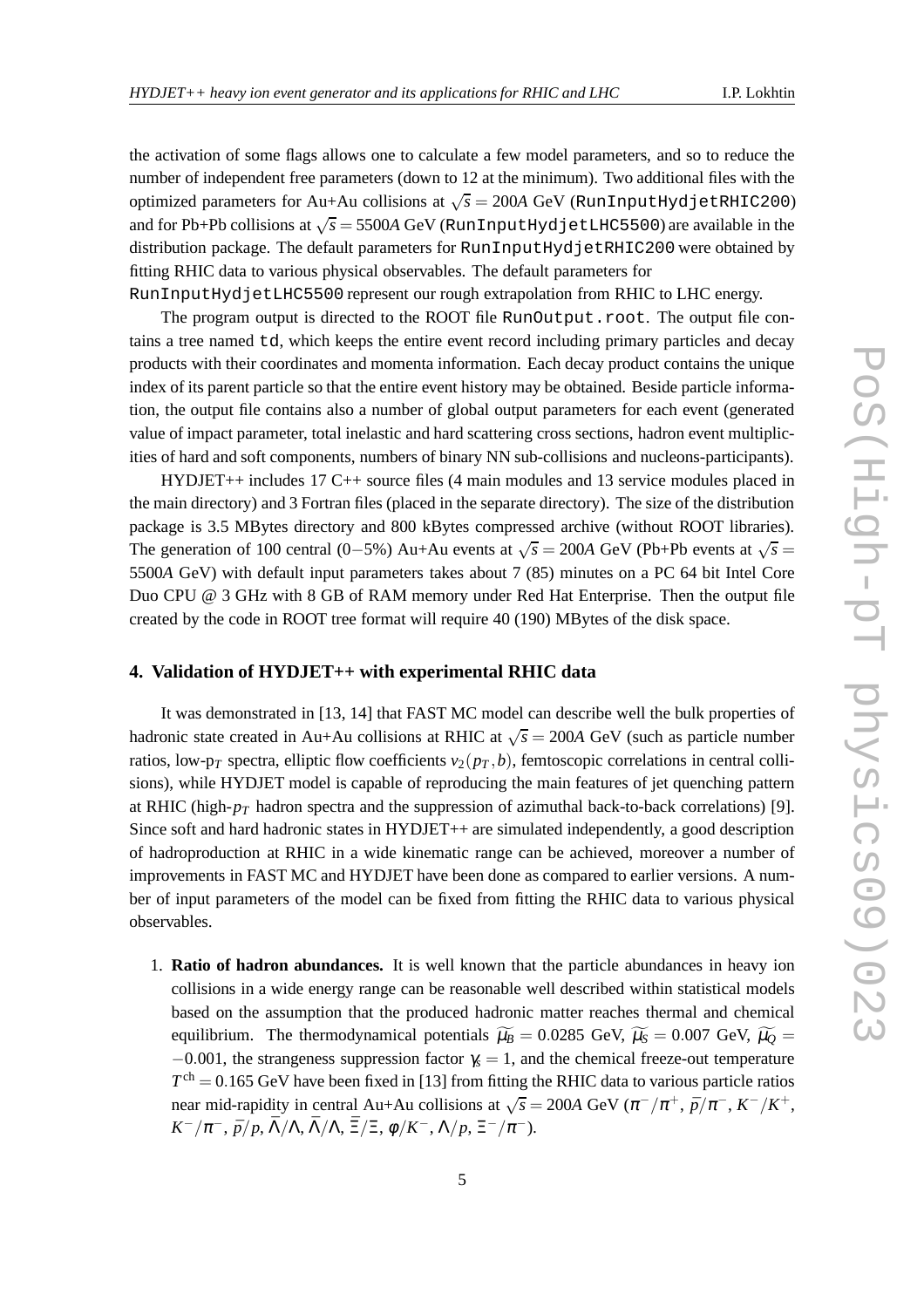- 
- 2. **Low-** $p_T$  **hadron spectra.** Transverse momentum  $p_T$  and transverse mass  $m_T$  hadron spectra  $(\pi^+, K^+$  and *p* with  $m_T < 0.7$  GeV/ $c^2$ ) near mid-rapidity at different centralities of Au+Au collisions at  $\sqrt{s} = 200A$  GeV were analyzed in [14]. The slopes of these spectra allow the thermal freeze-out temperature  $T<sup>th</sup> = 0.1$  GeV and the maximal transverse flow rapidity in central collisions  $\rho_u^{\max}(b=0) = 1.1$  to be fixed.
- 3. **Femtoscopic correlations.** Because of the effects of quantum statistics and final state interactions, the momentum (HBT) correlation functions of two or more particles at small relative momenta in their c.m.s. are sensitive to the space-time characteristics of the production process on the level of *fm*. The space-time parameters of thermal freeze-out region in central Au+Au collisions at  $\sqrt{s} = 200A$  GeV have been fixed in [14] by means of fitting the threedimensional correlation functions measured for  $\pi^+\pi^+$  pairs and extracting the correlation radii  $R_{\text{side}}$ ,  $R_{\text{out}}$  and  $R_{\text{long}}$ :  $\tau_f(b=0) = 8$  fm/*c*,  $\Delta \tau_f(b=0) = 2$  fm/*c*,  $R_f(b=0) = 10$  fm.
- 4. **Pseudorapidity hadron spectra.** The PHOBOS data on η-spectra of charged hadrons [24] at different centralities of Au+Au collisions at  $\sqrt{s} = 200A$  GeV have been analyzed to fix the particle densities in the mid-rapidity region and the maximum longitudinal flow rapidity  $\eta_{\text{max}} = 3.3$  (Fig. 2). Since mean "soft" and "hard" hadron multiplicities depend on the centrality in different ways (they are roughly proportional to  $N_{part}(b)$  and  $N_{bin}(b)$  respectively), the relative contribution of soft and hard parts to the total event multiplicity can be fixed through the centrality dependence of  $dN/d\eta$ . The corresponding contributions from hydroand jet-parts are determined by the input parameters  $\mu_{\pi}^{\text{eff th}} = 0.053$  GeV and  $p_T^{\text{min}} = 3.4$ GeV/*c* respectively.
- 5. **High-** $p_T$  **hadron spectra.** High transverse momentum hadron spectra ( $p_T \ge 2 4$  GeV/*c*) are sensitive to parton production and jet quenching effects. Thus fitting the measured high $p_T$  tail allows the extraction of PYQUEN energy loss model parameters. We assume the QGP formation time  $\tau_0 = 0.4$  fm/*c* and the number of active quark flavours  $N_f = 2$ . Then the reasonable fit of STAR data on high-*p<sup>T</sup>* spectra of charged pions at different centralities of Au+Au collisions at  $\sqrt{s} = 200A$  GeV [25] is obtained with the initial QGP temperature  $T_0 = 0.3$  GeV (Fig. 3).
- 6. **Elliptic flow.** The elliptic flow coefficient  $v_2$  (which is determined as the second-order Fourier coefficient in the hadron distribution over the azimuthal angle  $\varphi$  relative to the reaction plane angle  $\psi_R$ , so that  $v_2 \equiv \langle \cos 2(\phi - \psi_R) \rangle$  is an important signature of the physics dynamics at early stages of non-central heavy ion collisions. According to the typical hydrodynamic scenario, the values  $v_2(p_T)$  at low- $p_T \leq 2 \text{ GeV}/c$  are determined mainly by the internal pressure gradients of an expanding fireball during the initial high density phase of the reaction (and it is sensitive to the momentum and azimuthal anisotropy parameters δ and ε in the frameworks of HYDJET++), while elliptic flow at high- $p_T$  is generated in HYDJET++ (as well as in other jet quenching models) due to the partonic energy loss in an azimuthally asymmetric volume of QGP. Figure 4 shows the measured by the STAR Collaboration transverse momentum dependence of the elliptic flow coefficient  $v<sub>2</sub>$  of charged hadrons in Au+Au collisions at  $\sqrt{s} = 200A$  GeV for two centrality sets [26]. The values of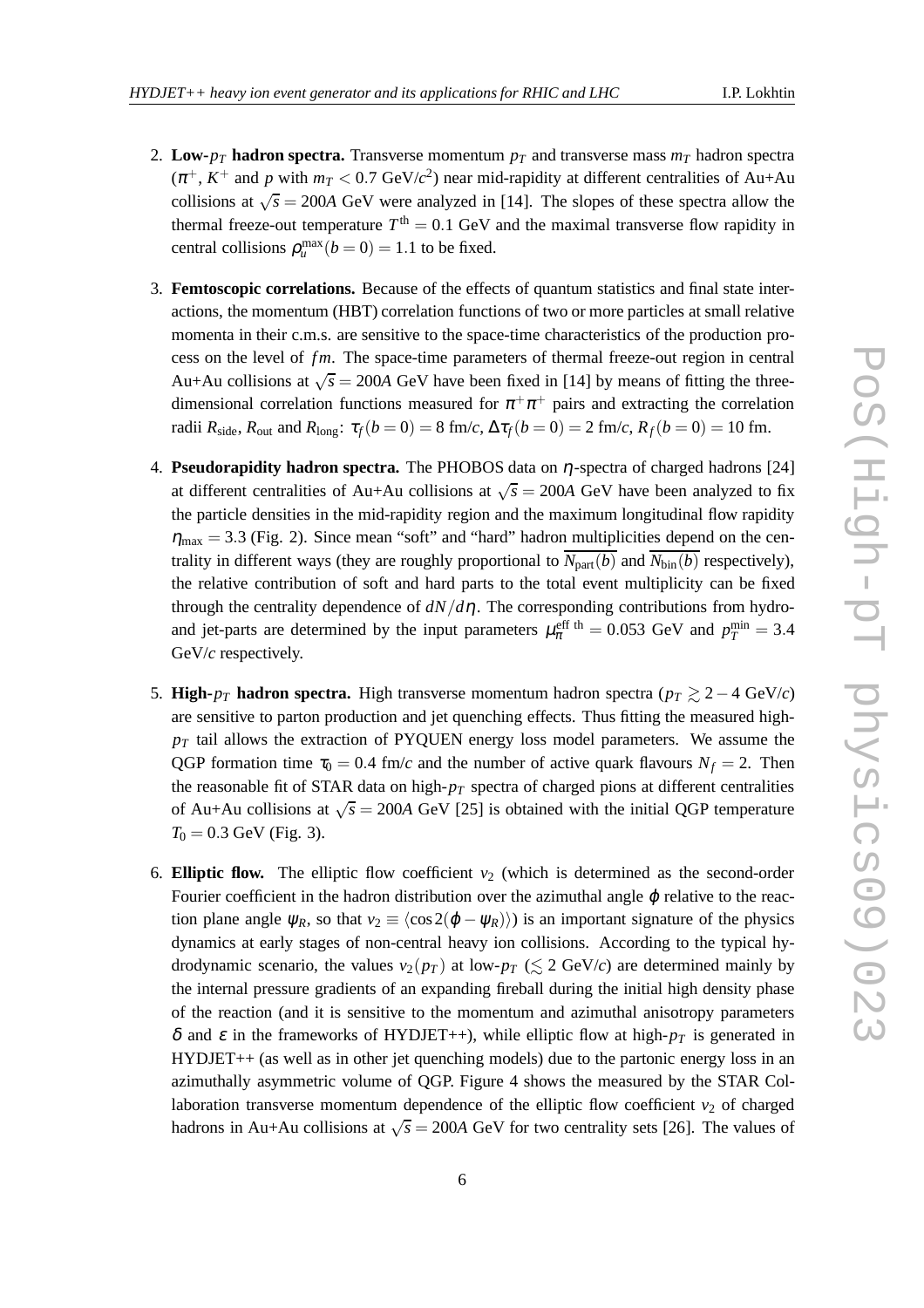

**Figure 2:** The pseudorapidity distribution of charged hadrons in Au+Au collisions at  $\sqrt{s} = 200A$  GeV for six centrality sets. The points are PHOBOS data [24], histograms are the HYDJET++ calculations (solid – total, dotted – hydro part, dashed – jet part).



**Figure 3:** The transverse momentum distribution of positively charged pions in Au+Au collisions at  $\sqrt{s}$  = 200*A* GeV for three centrality sets. The points are STAR data [25], histograms are the HYDJET++ calculations (solid – total, dotted – hydro part, dashed – jet part).

 $\delta$  and  $\varepsilon$  are estimated for each centrality. Note that the choice of these parameters does not affect any azimuthally integrated physics observables (such as hadron multiplicities,  $\eta$ - and  $p_T$ -spectra, etc.), but only their differential azimuthal dependences.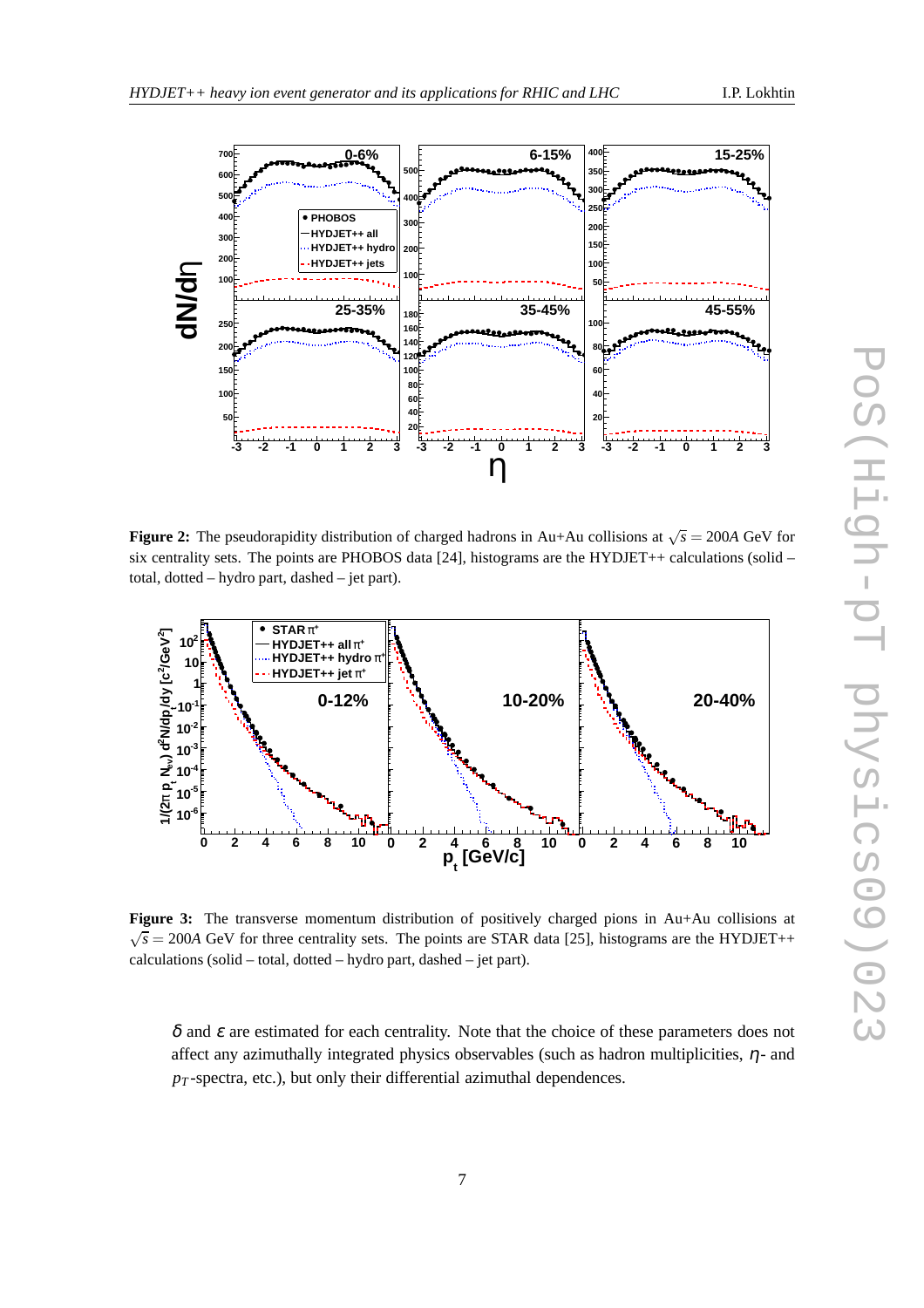

**Figure 4:** The transverse momentum dependence of the elliptic flow coefficient  $v_2$  of charged hadrons in Au+Au collisions at  $\sqrt{s}$  = 200A GeV for two centrality sets. The points are STAR data [26], histograms are the HYDJET++ calculations.

#### **5. Simulations with HYDJET++ at LHC**

The heavy ion collision energy at LHC a factor of 30 larger then that at RHIC, thereby allows one to probe new frontiers of super-high temperature and (almost) net-baryon free QCD. The emphasis of the LHC heavy ion data analysis (at  $\sqrt{s}$  = 5.5 TeV per nucleon pair for lead beams) will be on the perturbative, or hard probes of the QGP (quarkonia, jets, photons, high-p*<sup>T</sup>* hadrons) as well as on the global event properties, or soft probes (collective radial and elliptic flow effects, hadron multiplicity, transverse energy densities and femtoscopic momentum correlations). It is expected that at LHC energies the role of hard and semi-hard particle production will be significant even for the bulk properties of created matter. HYDJET++ seems to be an effective simulation tool to analyze the influence of in-medium jet fragmentation on various physical observables.

Figures 5 and 6 show the pseudorapidity distribution of charged hadrons and transverse momentum distribution of pions respectively obtained with HYDJET++ default settings (in particular,  $p_T^{\text{min}} = 7$  GeV/*c*) for 5% most central Pb+Pb events. The estimated contribution of hard component to the total event multiplicity is on the level  $\sim$  55% here, what is much larger than as compared with RHIC ( $\sim$  15%, see Fig. 2). Of course, this number is very sensitive to the parameter  $p_T^{\text{min}}$ — minimal  $p_T$  of "non-thermalized" parton-parton hard scatterings. For example, increasing the value  $p_T^{\text{min}}$  up to 10 GeV/*c* results in decreasing this contribution down to ~ 25%.

Some applications of HYDJET++ for high- $p_T$  studies at the LHC have been presented during this Workshop [27, 28]. In this paper we discuss one another striking example: the influence of jets on femtoscopic momentum correlations (HBT-radii) [29]. Since HYDJET++ specifies the space-time structure of a hadron emission source (for soft and for hard components as well), the momentum correlation function can be introduced by the special weighting procedure [30, 31]. Knowing the information on final particle four-momenta  $p_i$  and four-coordinates  $x_i$  of the emis-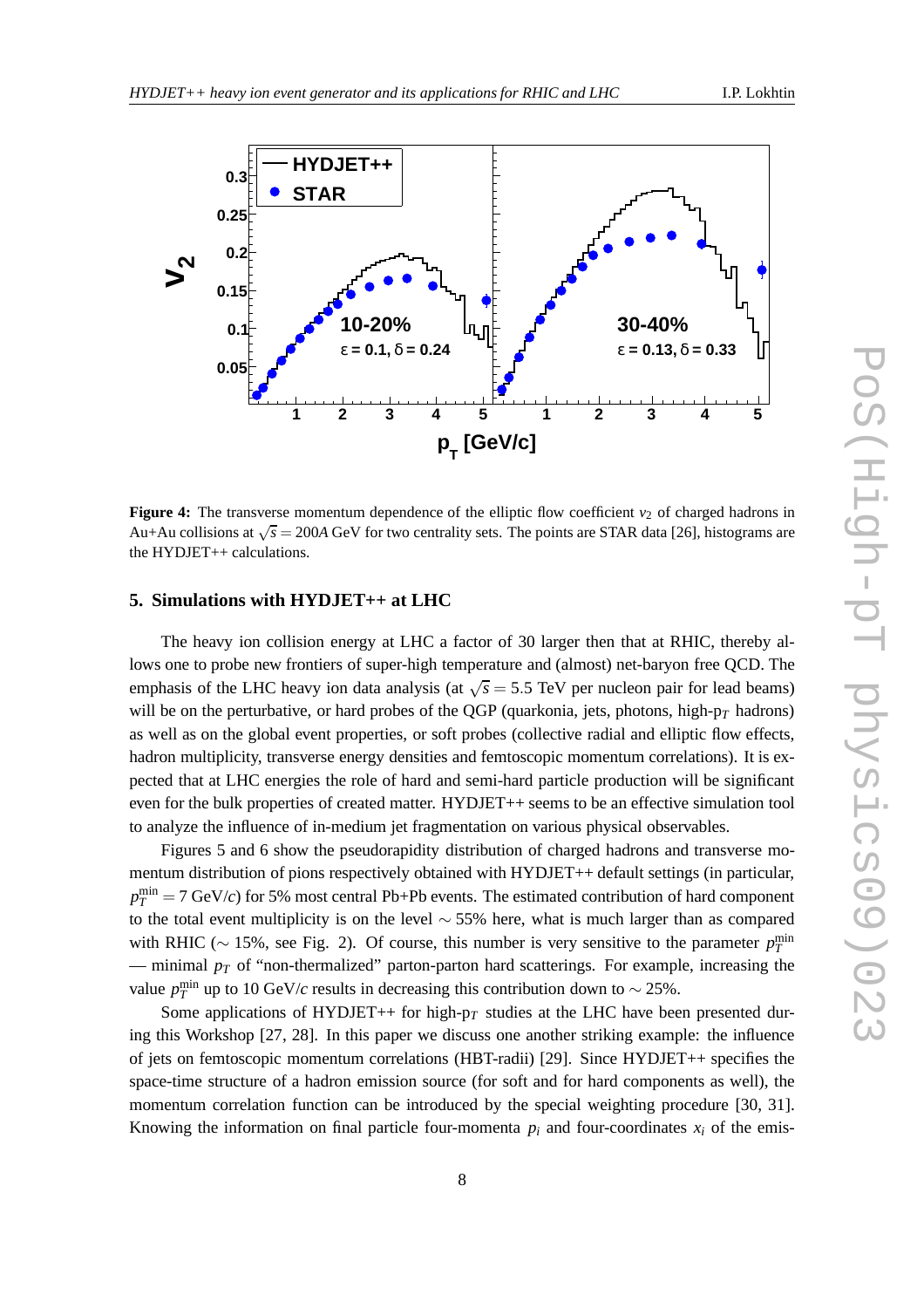

**Figure 5:** The pseudorapidity distribution of charged hadrons in 5% most central Pb+Pb collisions at  $\sqrt{s}$  = 5500*A* GeV (solid – total, dotted – hydro part, dashed – jet part),  $p_T^{\text{min}} = 7$  GeV/*c*.



**Figure 6:** The transverse momentum distribution of pions in 5% most central Pb+Pb collisions at  $\sqrt{s}$  = 5500*A* GeV (solid – total, dotted – hydro part, dashed – jet part),  $p_T^{\text{min}} = 7$  GeV/*c*.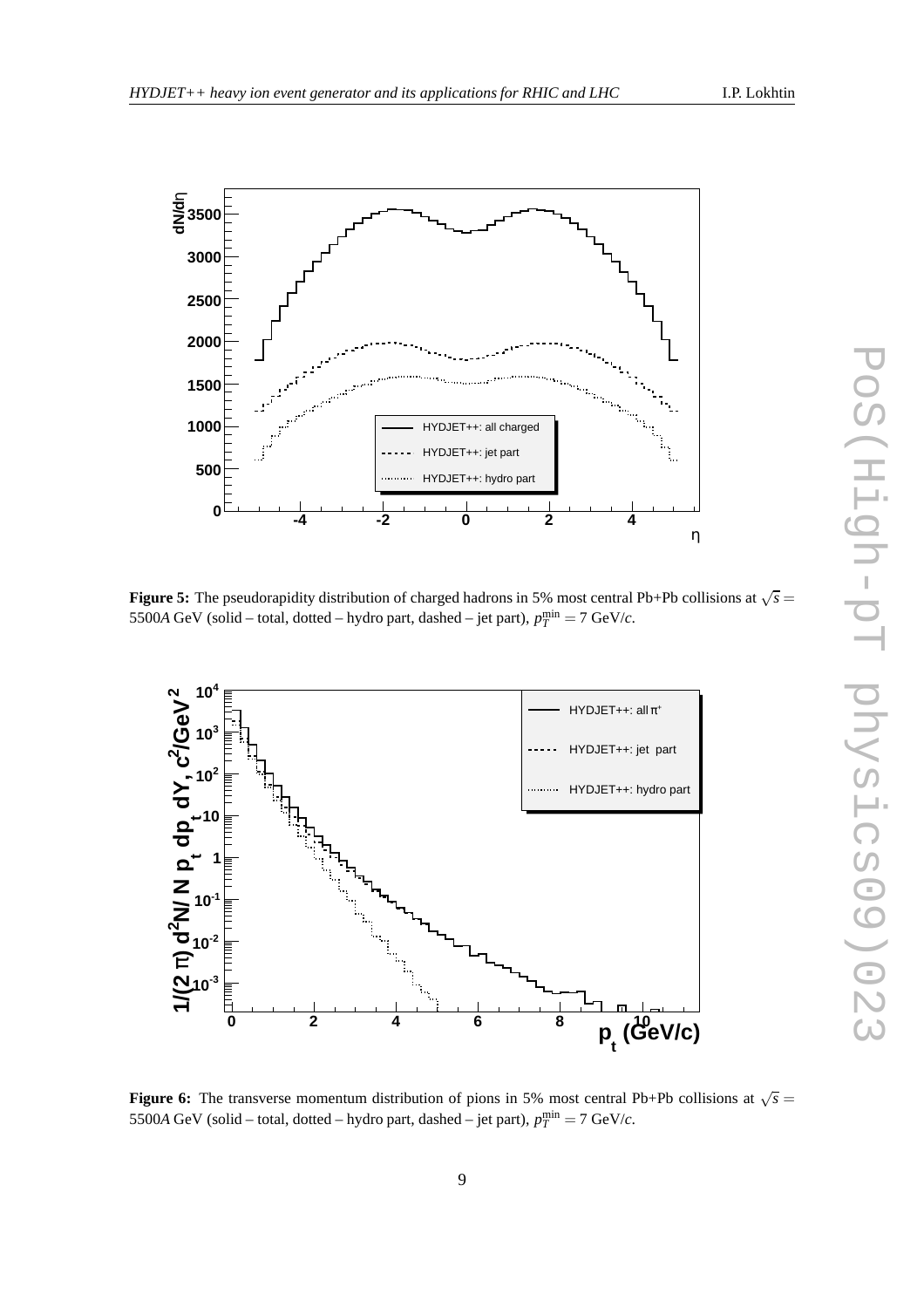

**Figure 7:** The  $\pi^{\pm}\pi^{\pm}$  correlation radii and the strength parameter  $\lambda$  at mid-rapidity as the function of relative pion momentum *k* in 5% most central Pb+Pb collisions at  $\sqrt{s} = 5500A$  GeV (black triangles –  $p_T^{\text{min}} = 7$ GeV/*c*, red triangles –  $p_T^{\text{min}} = 10 \text{ GeV}/c$ , blue triangles – pure hydro). The open circles are STAR data [32].

sion points allows one to calculate the correlation function with the help of the weight procedure, assigning a weight to a given particle combination accounting for the effects of quantum statistics:

$$
w = 1 + \cos(q \cdot \Delta x), \tag{5.1}
$$

where  $q = p_1 - p_2$  and  $\Delta x = x_1 - x_2$ . Then the correlation function is defined as a ratio of the weighted histogram of the pair kinematic variables to the unweighted one. The corresponding correlation widths are parameterized in terms of the Gaussian correlation radii *R<sup>i</sup>* ,

$$
CF(p_1, p_2) = 1 + \lambda \exp(-R_{\text{out}}^2 q_{\text{out}}^2 - R_{\text{side}}^2 q_{\text{side}}^2 - R_{\text{long}}^2 q_{\text{long}}^2 - 2R_{\text{out},\text{long}}^2 q_{\text{out}} q_{\text{long}}),
$$
 (5.2)

where  $\mathbf{q} = (q_{\text{out}}, q_{\text{side}}, q_{\text{long}})$  is the relative three-momentum vector of two identical particles and  $\lambda$ is the correlation strength. The *out* and *side* denote the transverse, with respect to the reaction axis, components of the vector **q**; the out direction is parallel to the transverse component of the pair three–momentum.

The correlation functions of two identical charged pions have been calculated for 5% most central Pb+Pb events at two values of  $p_T^{\text{min}}$ : 7 GeV/*c* and 10 GeV/*c*. Figure 7 shows the corresponding values of fitted correlation radii and strength parameter as a function of relative pion momentum in comparison with those measured by STAR collaboration [32]. One can see that the "pure hydro" scenario results in some increasing of correlation radii at LHC in comparison with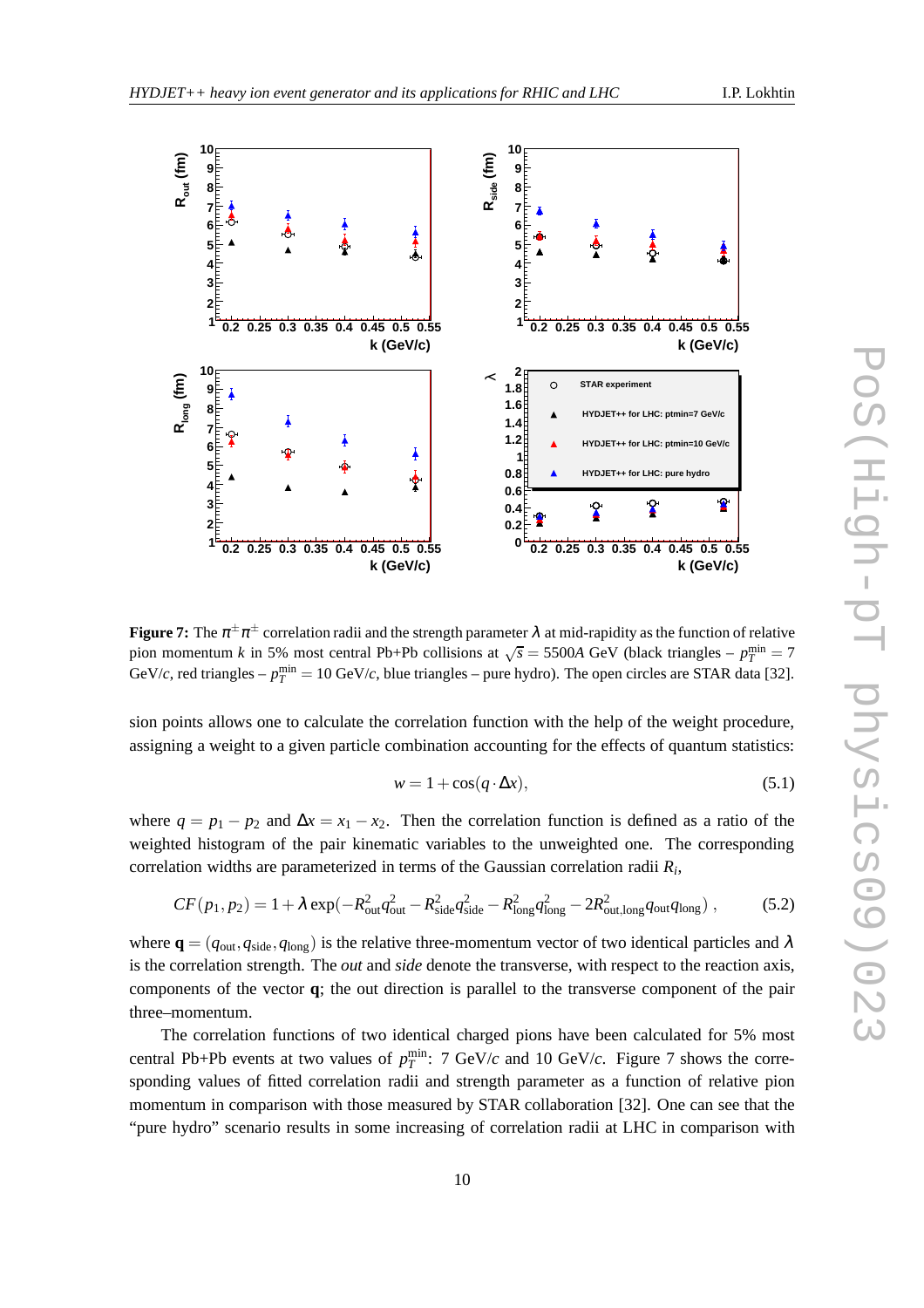RHIC, as it could be naively expected from the appropriate extrapolation of the volume parameters [6]. However increasing the contribution of hard component to the total event multiplicity results in decreasing the correlation radii due to the fact that "jet-induced" hadrons are emitted on much shorter space-time scales than "thermal" particles. HYDJET++ predicts that the correlation radii at LHC become comparable with those at RHIC for  $\sim$  25% contribution of hard component  $(p_T^{\text{min}} = 10 \text{ GeV}/c)$ , and may be even less than at RHIC for larger contribution of hard component  $(p_T^{\text{min}} < 10 \text{ GeV}/c)$ . On the other hand, the influence of hard component on correlation radii at RHIC was found to be negligible. Thus the observation of reducing the correlation radii as one moves from RHIC to LHC could manifest the strong influence of in-medium jet fragmentation on the bulk event topology.

#### **6. Summary**

Among other heavy ion event generators, HYDJET++ focusses on the detailed simulation of jet quenching effect basing on the partonic energy loss model PYQUEN, and also reproducing the main features of nuclear collective dynamics by fast (but realistic) way. The final hadron state in HYDJET++ represents the superposition of two independent components: hard multi-parton fragmentation and soft hydro-type part. The main program is written in the object-oriented C++ language under the ROOT environment. This model is the development and continuation of HYDJET event generator. The hard part of HYDJET++ is identical to the hard part of Fortran-written HYD-JET and it is included in the generator structure as a separate directory. The soft part of HYDJET++ is the "thermal" hadronic state generated on the chemical and thermal freeze-out hypersurfaces obtained from the parameterization of relativistic hydrodynamics with preset freeze-out conditions. It contains the important additional features as compared with HYDJET: resonance decays and more detailed treatment of thermal and chemical freeze-out hypersurfaces. HYDJET++ is capable of reproducing the bulk properties of heavy ion collisions at RHIC (hadron spectra and ratios, radial and elliptic flow, femtoscopic momentum correlations), as well as high- $p<sub>T</sub>$  hadron spectra.

HYDJET++ is an effective simulation tool to analyze the influence of in-medium jet fragmentation on various physical observables at the LHC. In particular, the spectacular prediction of HYDJET++ is reducing the femtoscopic correlation radii in heavy ion collisions as one moves from RHIC to LHC due to the significant contribution of (semi-)hard component to the space-time structure of the hadron emission source.

## **7. Acknowledgments**

I.L. wishes to express the gratitude to the organizers of the Workshop "High-pT Physics at LHC" for the warm welcome and the hospitality. This work was supported by Russian Foundation for Basic Research (grants No 08-02-91001 and No 08-02-92496), Grants of President of Russian Federation (No 107.2008.2 and No 1456.2008.2) and Dynasty Foundation.